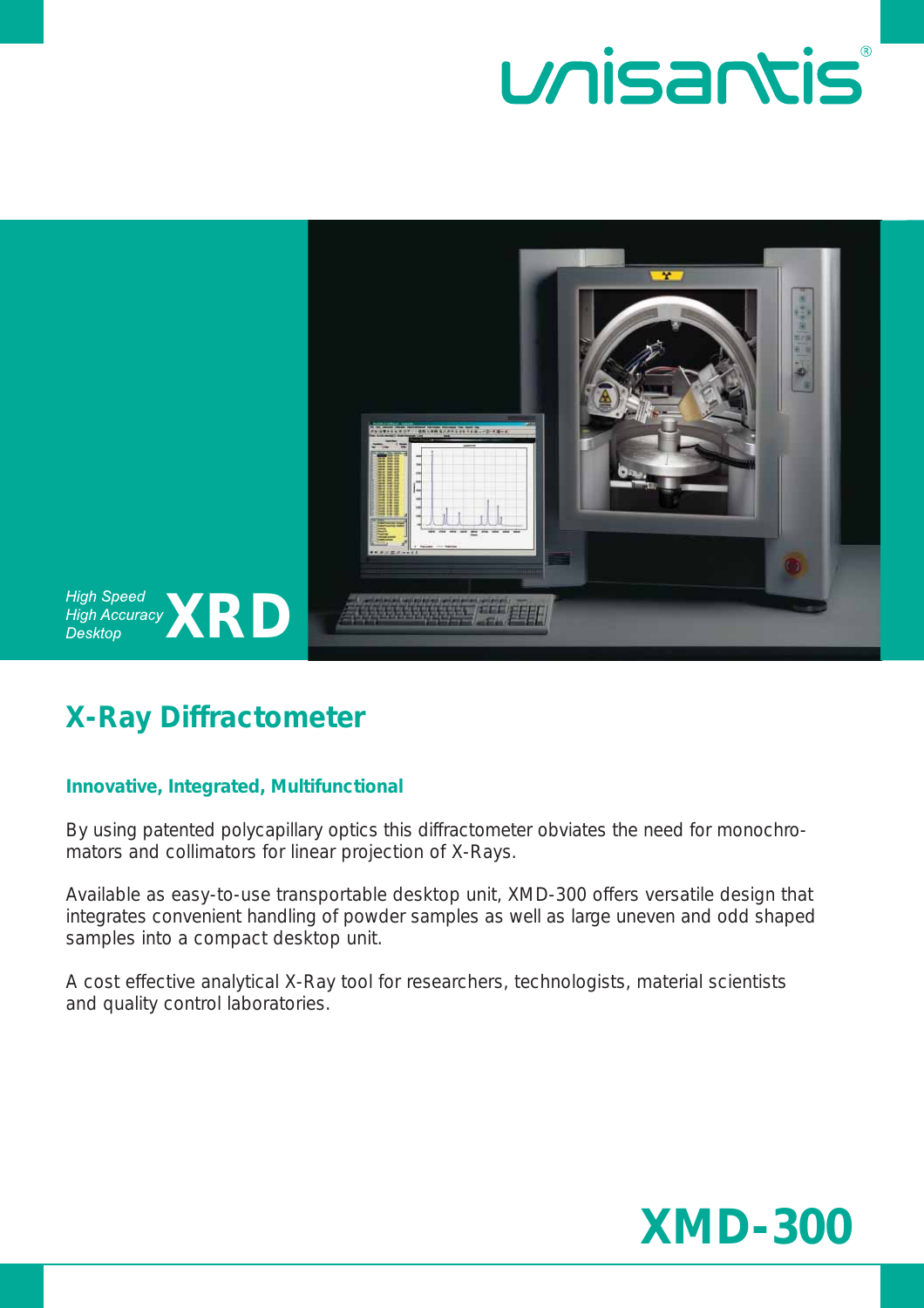## **User Benefits**



sample accessibility

- Compact and small device footprint
- High technology at affordable cost
- Low operating and near-zero maintenance costs
- No external water cooling system
- Precise X-Ray collimation
- No or minimal sample preparation
- Greater radiation safety
- Ease of operation
- Rapid XRD analysis
- Excellent sample visibility and accessibility
- Search-match facility for using ICDD PDF database

- Intensity gain of several folds is achieved due to deployment of patented polycapillary X-Ray optics
- Can be installed on a standard table-top adjacent to other analytical instruments
- Innovative XRD instrument for a wide range of material characterisation

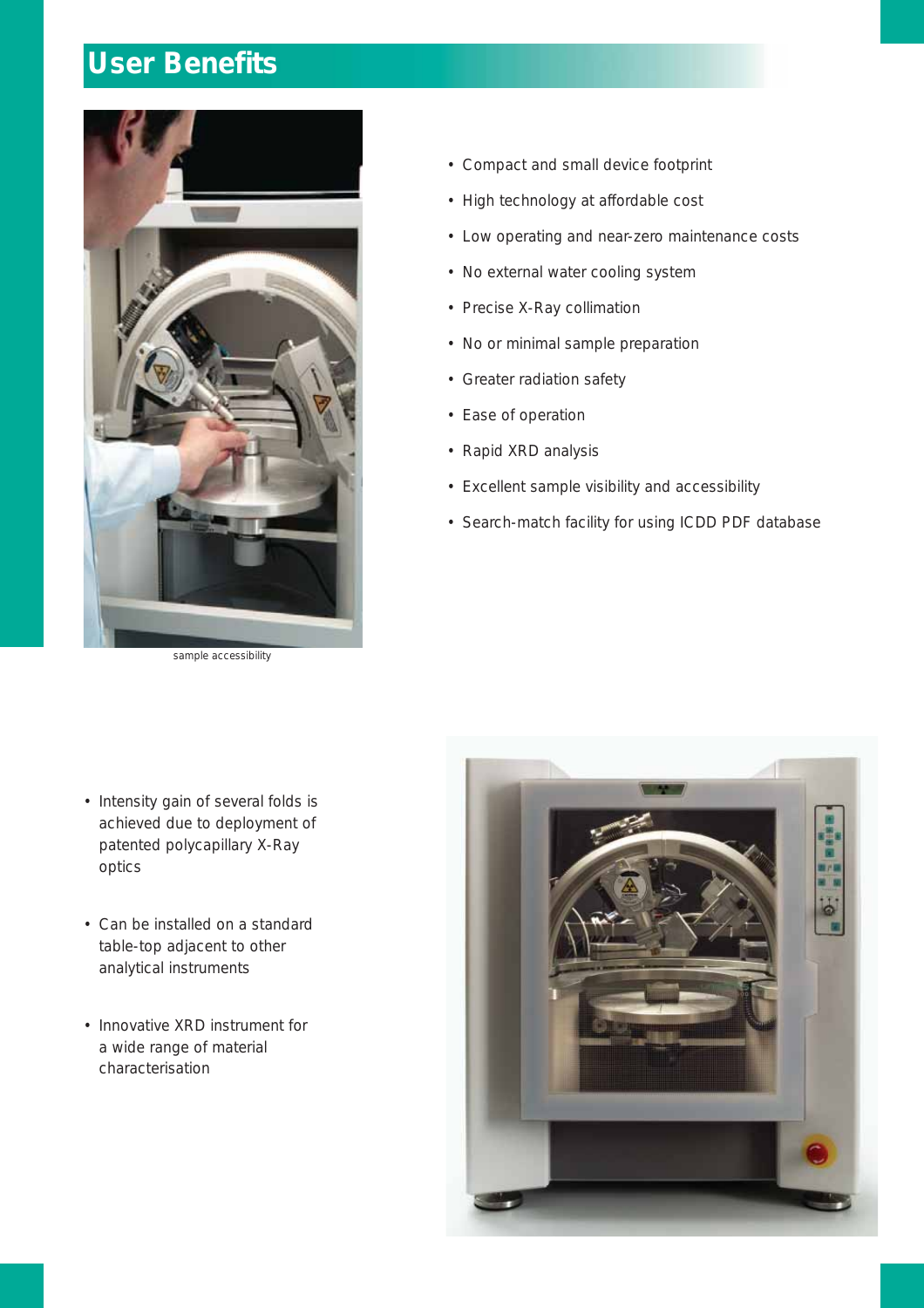### **Unique Technical Features**

- Optimised beam collimation using patented polycapillary optics
- High intensity quasi-parallel beam formed by the polycapillary half-lens allows analysis of uneven sample surfaces
- Spinner for powder and textured/oriented samples
- No need for collimators for linear projection of X-Rays
- Air cooled low power X-Ray tube
- Rapid data collection utilizing high performance linear PSD detector
- Aesthetic and radiation-proof instrument console
- Transportable and compact design
- Quantitative phase analysis by RIR method when using ICDD PDF database



#### Intuitive interface

### **Applications**

**Ideal solution for a variety of industrial and research applications in the following areas:**

- Mineralogical studies
- Materials research
- University and educational laboratories
- Pharmaceuticals
- Geology and mining
- Industrial by-products
- Engineering process and quality control
- Ceramics and refractories
- Environmental monitoring
- Alloys and process metallurgy
- Cement, chemical and fertilizer industries
- Forensic science
- Archaeology and art studies

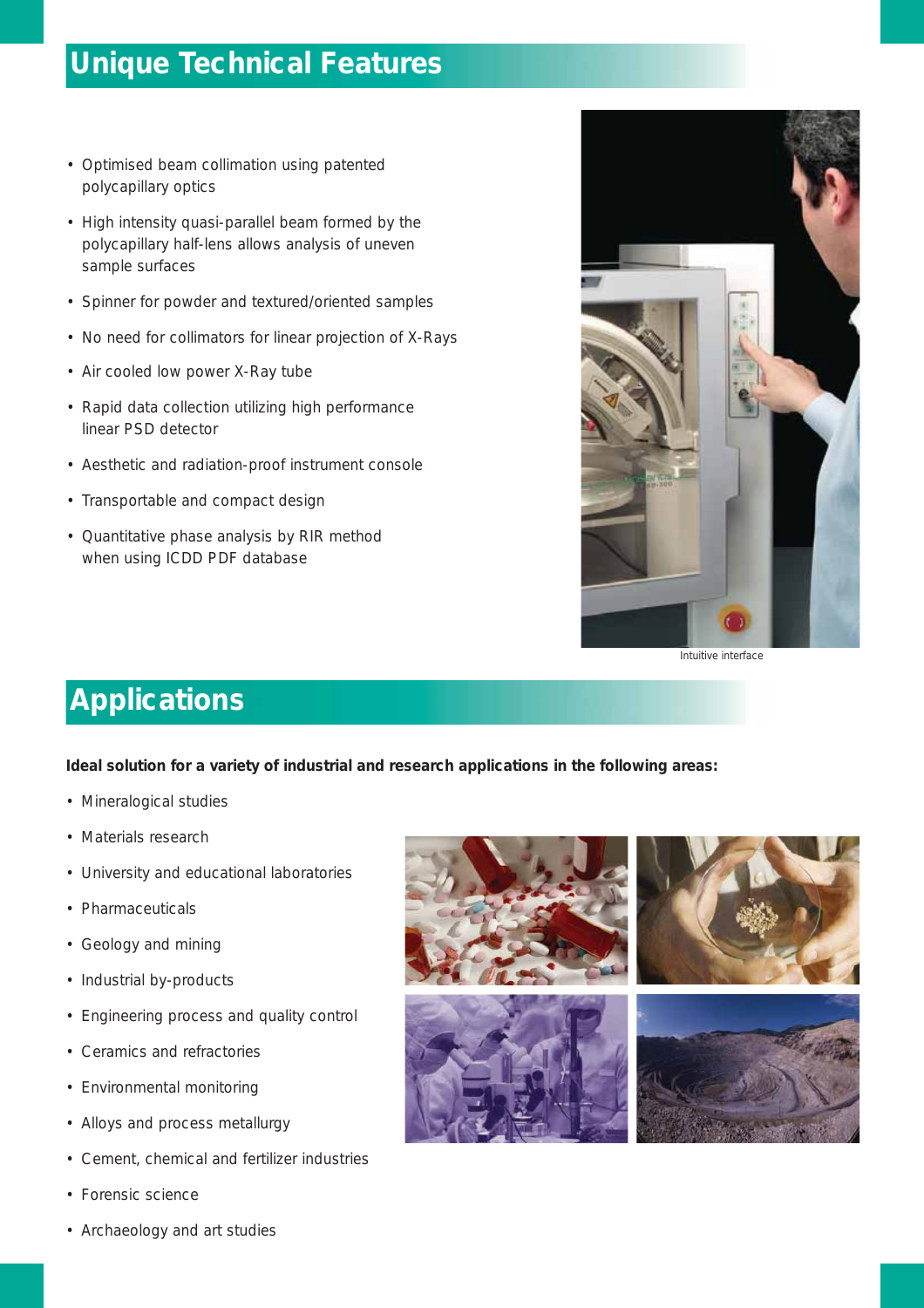

Designed for your daily express XRD analysis

### **Software Features**

The software system is a complete suite of applications including instrument control, data acquisition and data analysis. Integrated control features allow the user to constantly monitor the status of the instrument.

User-friendly software for RIR quantitative phase analysis.

Phase analysis software includes profile fitting, search-match for phase identification using the optional ICDD PDF database and quantitative phase analysis using RIR technique.

A choice of several algorithms for pattern refinement.

Extensive graphical support.

Elaborate online help facility.

Data acquisition and analytical software based on popular Windows XP.



Search-Match results for NIST SRM 1976 using XPowder software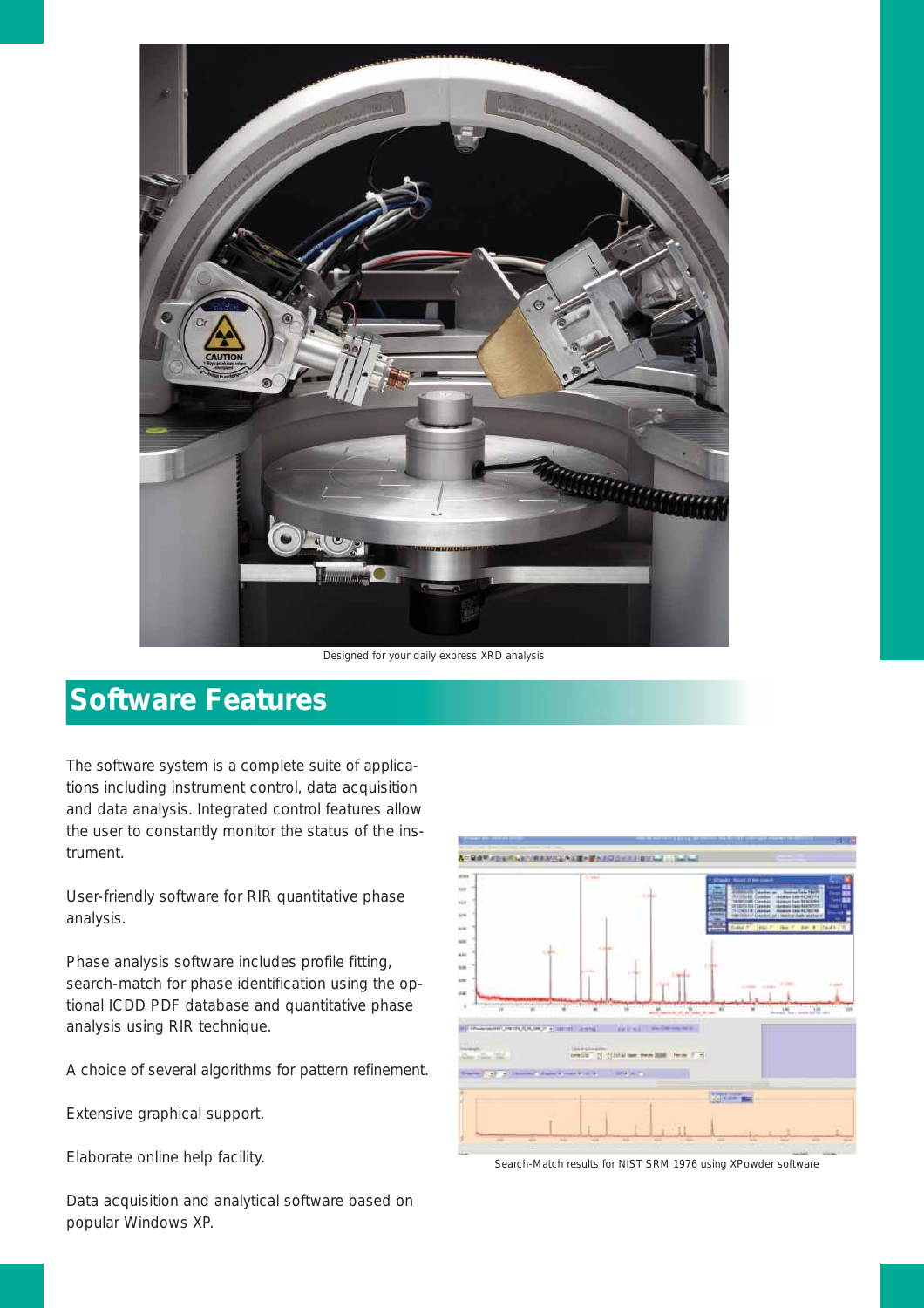### **Technical Specifications**

#### **Goniometer**

#### **X-Ray Tube**

Anode current (max) 1.0mA Anode voltage (max) 50kV Fine focus  $\sim$ 100µm Maximum power 60W continuous Anode material Cu Cooling method **Forced air** 

Geometry Geometry Controller Controller vertical,  $\theta$ - $\theta$  mode High precision **Alternative Contract Contract Contract Contract Contract Contract Contract Contract Contract Contract Contract Contract Contract Contract Contract Contract Contract Contract Contract Contract Contract Contr** Measuring range 3° - 122° two Theta

#### **Collimation**

Polycapillary collimating optics

#### **Detector**

Type P-10 (90% Argon + 10% Methane) gas flushed Linear PSD Gas consumption 0.17 - 0.45l/h Working pressure 7.0 to 8.0bar Position resolution  $\leq 80 \mu m$ Efficiency for Cu Ka 50% at 8bar P-10 gas Maximum count rate 70,000cps (overall and local) Resolution of multi channel analyser 4096 (max.)

#### **Sample Stage**

Sample height **Adjustable** Adjustable

Sample positioning and all the Automatic alignment laser beam assisted Maximum sample dimensions 180 x 200 x 200mm (H x W x D) Sample spinner **For coarse & in-homogenous powder and oriented/** For coarse & in-homogenous powder and oriented/ textured samples

#### **Safety**

Comply with Complete Complete CE, IEC, EN and Vollschutz standards

#### **General**

Weight **85kg (approx.)** Power consumption  $<$ 100W PC interface USB 2.0

Overall dimensions 830 x 710 x 780mm (H x W x D) Input supply 100 to 275V AC, 47 to 63Hz single phase